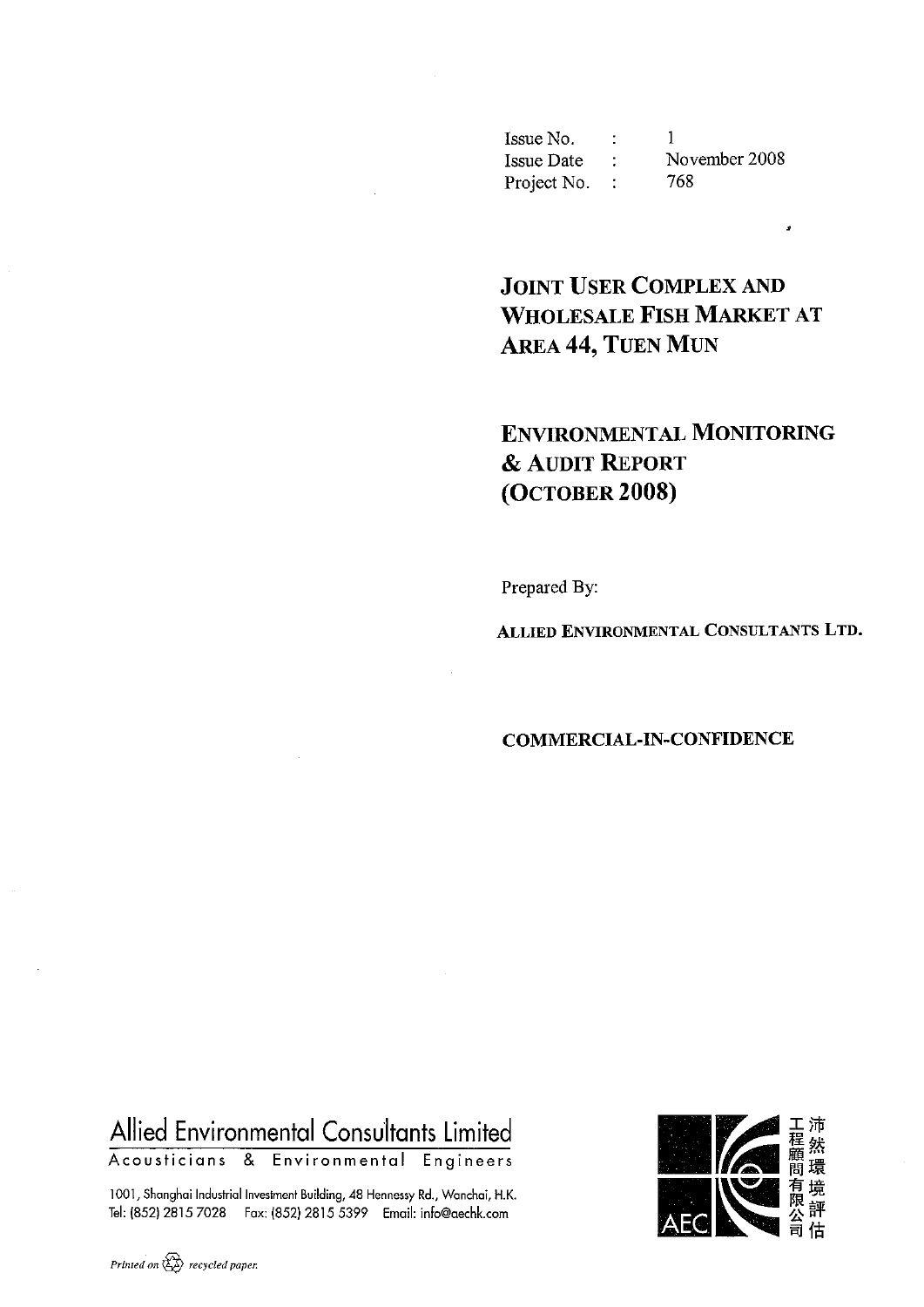Issue No.  $\ddot{\cdot}$  $\mathbf{1}$ **Issue Date** November 2008  $\mathcal{I}^{\mathcal{I}}$  . Project No. : 768

**JOINT USER COMPLEX AND WHOLESALE FISH MARKET AT AREA 44, TUEN MUN** 

# **ENVIRONMENTAL MONITORING** & AUDIT REPORT (OCTOBER 2008)

Prepared By:

ALLIED ENVIRONMENTAL CONSULTANTS LTD.

**COMMERCIAL-IN-CONFIDENCE** 

Author:

 $1/\lambda$ Quincy Leung **BSc(Hons)** Msc Claudine Lee

MSc MHKIEIA MHKIOA

Checked:

Approved:

Grace Kwok

BEng(Nons) MHKIEIA MHKIOA MISWA MIAIA MRAPA LEED AP

This report has been prepared by Allied Environmental Consultants Limited with all reasonable skill, care and diligence within the terms of the Agreement with the client, incorporating our General Terms and Conditions of Business and taking account of the resources devoted to it by agreement with the client.

We disclaim any responsibility to the client and others in respect of any matters outside the scope of the above.

This report is confidential to the client and we accept no responsibility of whatsoever nature to third parties to whom this report, or any part thereof, is made known. Any such party relies upon the report at their own risk.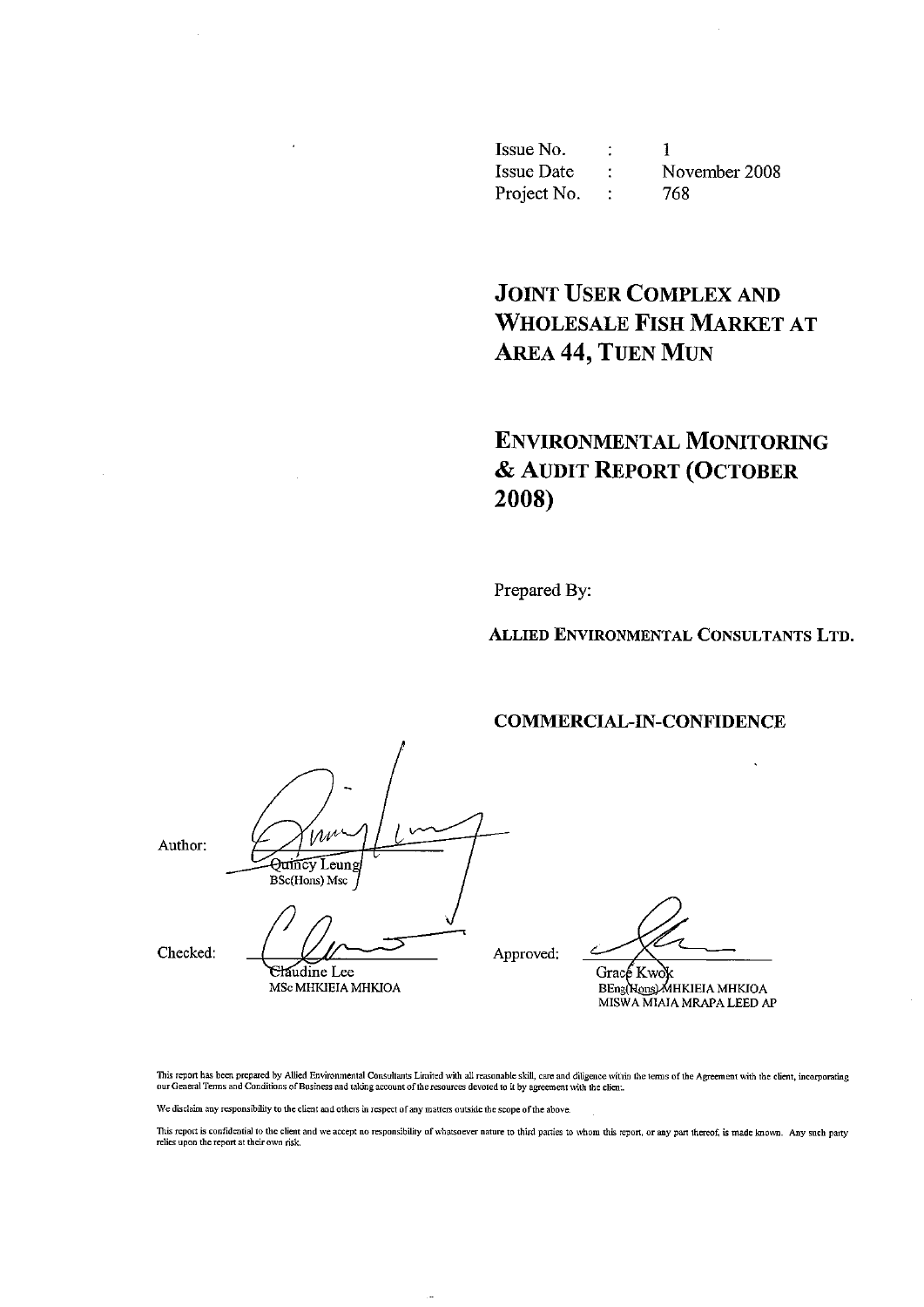|      | Joint User Complex and Wholesale Fish Market at Area 44, Tuen Mun<br>Environmental Monitoring & Audit Report (October 2008) | $\overline{2}$   |
|------|-----------------------------------------------------------------------------------------------------------------------------|------------------|
|      | <b>Table of Contents</b>                                                                                                    |                  |
|      | <b>Table of Contents</b>                                                                                                    | $\boldsymbol{2}$ |
|      | <b>List of Tables</b>                                                                                                       | 3                |
|      | <b>List of Figures</b>                                                                                                      | $\mathbf{3}$     |
|      | <b>List of Appendices</b>                                                                                                   | 3                |
|      | <b>EXECUTIVE SUMMARY</b>                                                                                                    | 4                |
| 1.   | PROJECT BACKGROUND                                                                                                          | 5                |
| 1.1  | Project Organization and Contact Personnel                                                                                  | 5                |
| 2.   | <b>SENSITIVE RECEIVERS</b>                                                                                                  | 6                |
| 3.   | <b>CONSTRUCTION WORKS &amp; PROGRAMME</b>                                                                                   | 6                |
| 4.   | <b>SUMMARY OF EM&amp;A REQUIREMENT</b>                                                                                      | 6                |
| 5.   | MONITORING METHODOLOGY                                                                                                      | 8                |
| 5.1  | Monitoring Programme                                                                                                        | 8                |
| 5.2  | Air Quality Monitoring                                                                                                      | 8                |
| 5.3  | Noise Monitoring                                                                                                            | 9                |
| 6.   | <b>RESULTS</b>                                                                                                              | 9                |
| 6.1. | Air Quality                                                                                                                 | 9                |
| 6.2. | Noise                                                                                                                       | 10               |
| 6.3. | <b>Weather Conditions</b>                                                                                                   | 10               |
| 7.   | <b>SITE INSPECTION &amp; AUDIT</b>                                                                                          | 11               |
| 8.   | NON-COMPLIANCE, COMPLAINTS, NOTIFICATIONS OF SUMMONS AND SUCCESSFUL<br><b>PROSECUTIONS</b>                                  | 12               |
| 9.   | <b>OTHERS</b>                                                                                                               | 12               |
| 10.  | <b>CONCLUSIONS</b>                                                                                                          | 12               |

**Project No. : 768**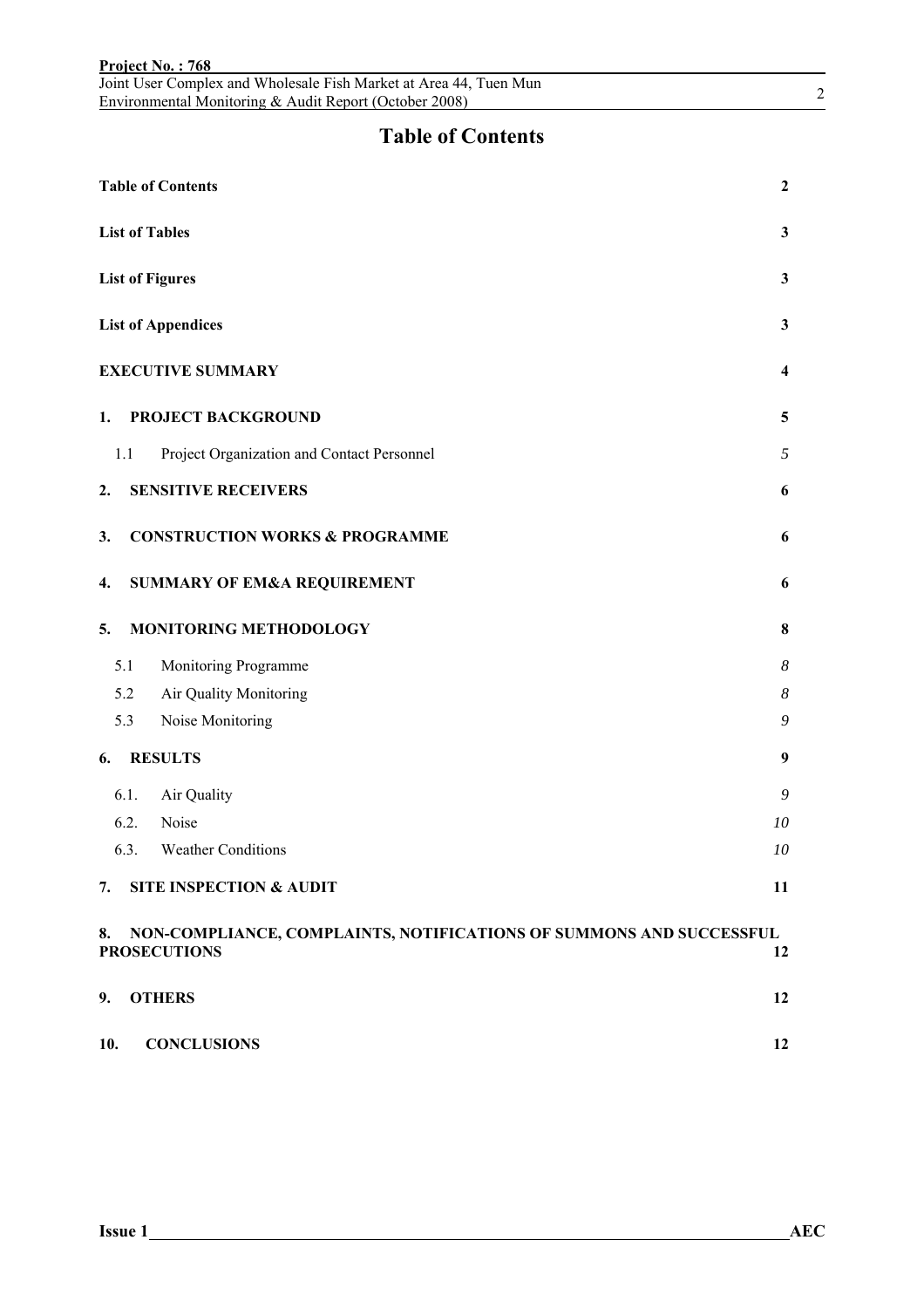### **List of Tables**

- Table 1 Contact Details of Key Personnel
- Table 2 Interrelationship between Construction Activities and Mitigation Measures
- Table 3 Action and Limit Level for Air Quality Impact Monitoring at Yuet Wu Villa
- Table 4 Action and Limit Levels for Construction Noise Impact Monitoring
- Table 5 Event Action Plan
- Table 6 Noise Monitoring Equipment
- Table 7 1-hour TSP Monitoring Results
- Table 8 24-hour TSP Monitoring Results
- Table 9 Noise Monitoring Results
- Table 10 Summary of Weather Conditions during the Monitoring Period
- Table 11 Summary of Site Inspections

#### **List of Figures**

- Figure 1 Site Location Plan
- Figure 2 Location of Air Quality Monitoring Station
- Figure 3 Location of Noise Monitoring Station
- Figure 4 Photos of Air Quality Monitoring Station
- Figure 5 Photos of Noise Monitoring Station
- Figure 6 Photos of the Construction Site for the Junior Police Officers' Married Quarters

#### **List of Appendices**

- Appendix A Calibration Record of High-Volume TSP Sampler
- Appendix B Calibration Certification of the Sound Level Meter and Calibrator
- Appendix C Summary of 1-Hour TSP Monitoring Record
- Appendix D Summary of 24-Hour TSP Monitoring Record
- Appendix E Summary of Noise Monitoring Record
- Appendix F Wind Record from Hong Kong Observatory
- Appendix G Mitigation Measures Implementation Schedule for Construction Stage

3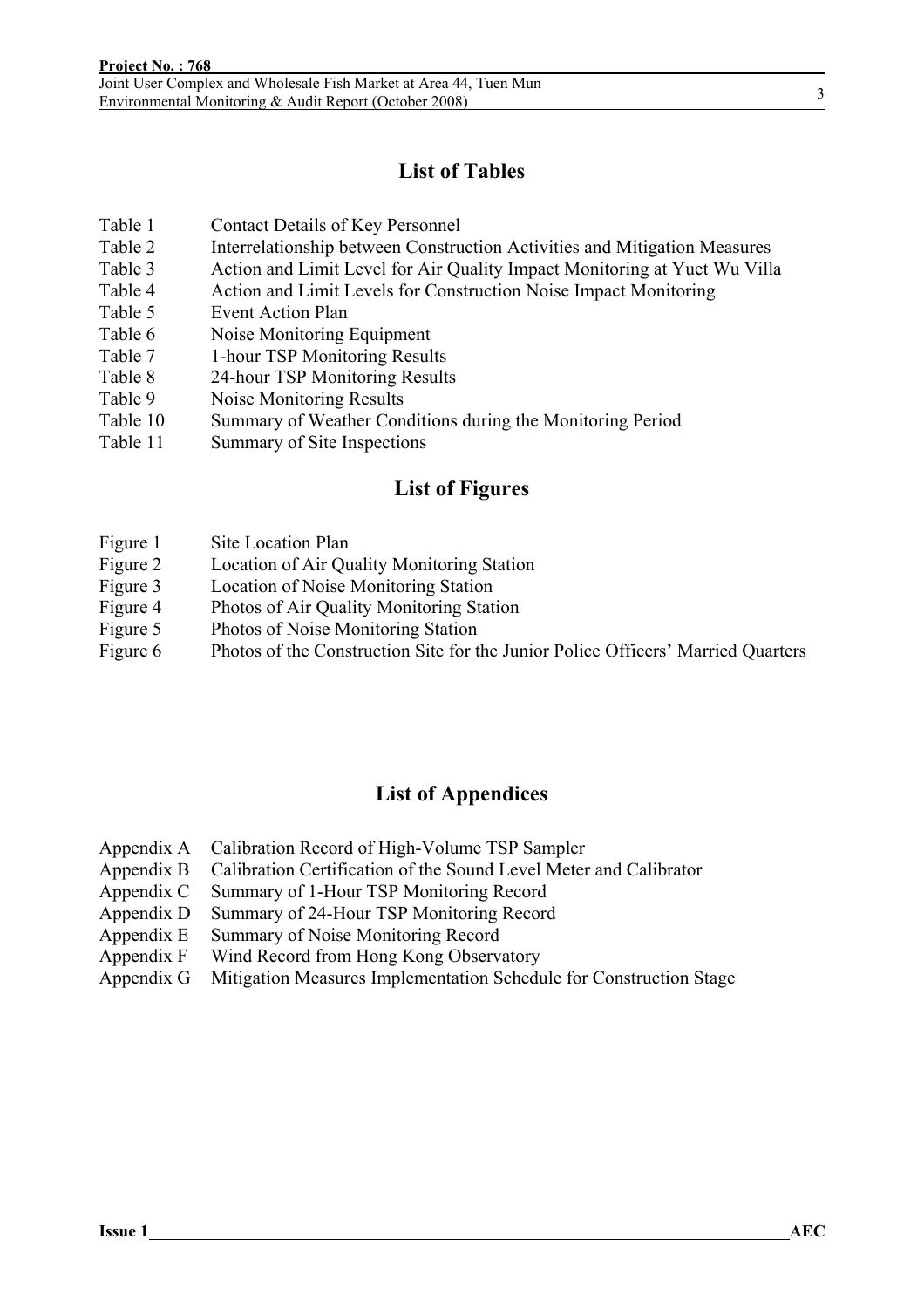#### **EXECUTIVE SUMMARY**

Allied Environmental Consultants Limited (AEC) has been appointed to conduct an environmental monitoring and audit (EM&A) program for the proposed Joint User Complex and Wholesale Fish Market at Area 44, Tuen Mun. The construction works was commenced on  $31<sup>st</sup>$  July 2008. This report is the third monthly EM&A report, which details the environmental monitoring and audit results recorded during the period from  $1<sup>st</sup>$  October 2008 to  $31<sup>st</sup>$  October 2008.

Impact environmental monitoring for the proposed Joint User Complex and Wholesale Fish Market at Area 44, Tuen Mun has been carried out on  $4<sup>th</sup>$ ,  $10<sup>th</sup>$ ,  $16<sup>th</sup>$ ,  $22<sup>nd</sup>$ , and  $28<sup>th</sup>$  October 2008 at Block 15, Yuet Wu Villa. Baseline 1-hr TSP and noise monitoring were conducted within the period of 0700-1900 hours, where baseline 24-hr TSP monitoring was conducted continuously for a 24-hour period.

1-hour TSP monitoring results at the monitoring location ranged from  $130\mu g/m^3$  to  $226\mu g/m^3$  with an average of  $171\mu g/m^3$ . 24-hour TSP monitoring results ranged from 90μg/m<sup>3</sup> to 98μg/m<sup>3</sup> with an average of 93μg/m<sup>3</sup>.

Noise monitoring results at the monitoring location ranged from 61.2dB(A) to 62.7dB(A) with an average of 61.9dB(A).

Based on the monitoring results, the air quality and construction noise level shall comply with the environmental requirements in EM&A Manual. There were no breaches of the action and limit levels. There were no environmental complaints received in the reporting month. No notification of summons or prosecution was received.

Construction activities to be undertaken in November 2008 include the continuation of jack piling, drainage diversion, superstructure works, and a brief pre-boring. Potential environmental impacts include dust generation from stockpiles of dusty materials, the drainage diversion work, and pre-boring; noise from operation of the equipments and jack piling; runoff from drainage diversion works, and pre-boring; and the storage of various C&D and chemical wastes. The Contractor should properly implement the required environmental mitigation measures as per the implementation schedule in the EM&A manual to ensure no significant adverse environmental impacts to be arisen from the construction works. The Contractor was reminded to maintain good housekeeping throughout the construction phase.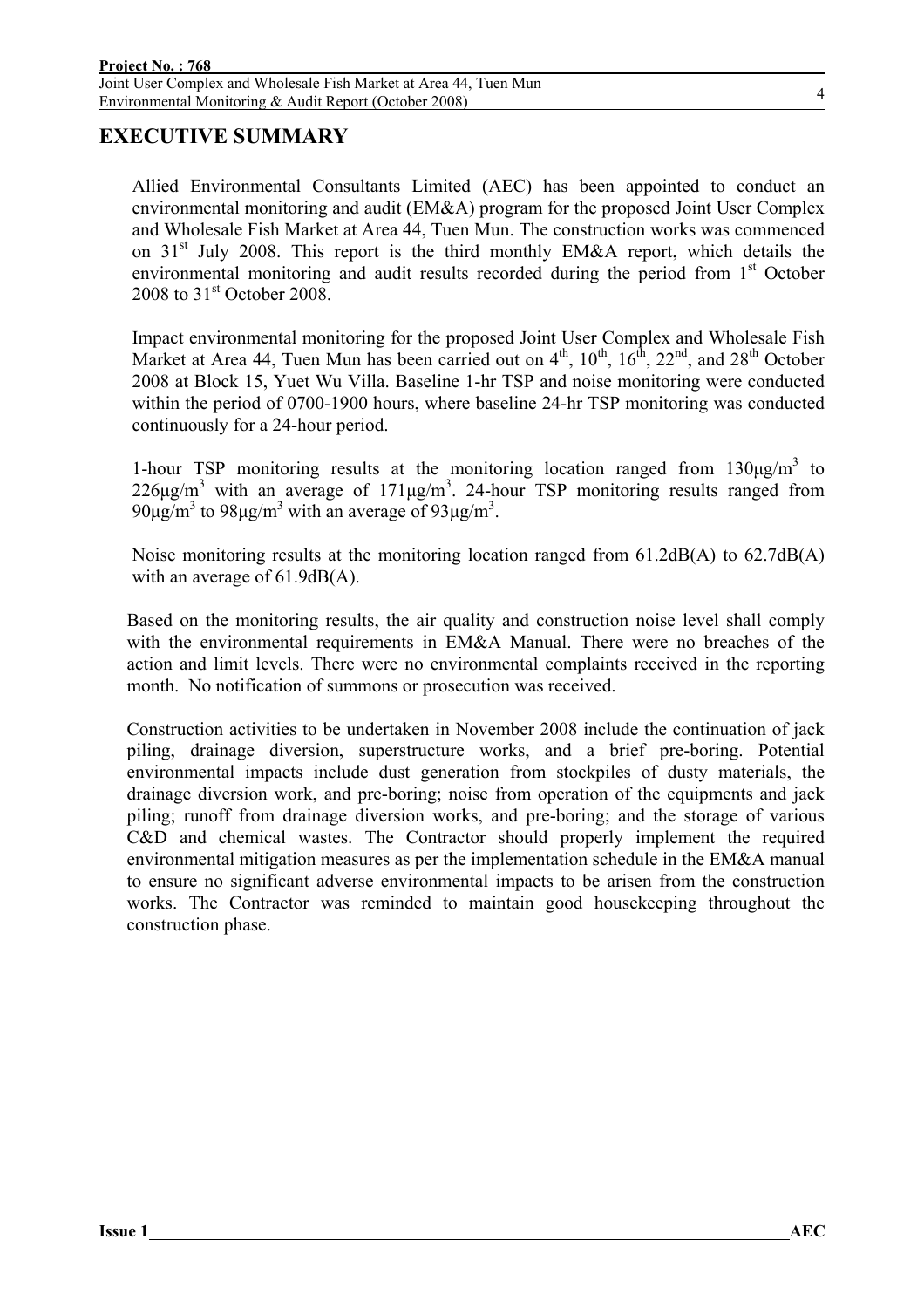# **1. PROJECT BACKGROUND**

A Joint User Complex and Wholesale Fish Market (WFM Complex) at Area 44 in Tuen Mun is proposed to be designed and built by Architectural Services Department on behalf of Agriculture, Fisheries and Conservation Department, Marine Department, Home Affairs Department, and Food and Environmental Hygiene Department of the Hong Kong SAR. The WFM Complex is to provide a permanent site for the relocation of the existing temporary wholesale fish market at Tuen Mun Area 27 and to accommodate a community hall, a dragon boat racing spectator stand, and other community facilities for public use. The proposed development is a 3-storey complex to accommodate a wholesale fish market, a public toilet, a refuse collection point and a marine refuse collection point at the ground floor, a community hall on the first floor, and a dragon boat race spectator stand with landscaped deck on roof level. The proposed Wholesale Fish Market is categorized as a designated project under the Environmental Impact Assessment Ordinance (EIAO) and therefore a detailed Environmental Impact Assessment (EIA-085/2002) has been conducted in year 2002 and an Environmental Permit (EP-296/2007) was issued by Environmental Protection Department in December 2007.

The subject site is located at Castle Peak Bay of Tuen Mun given in Figure 1. The subject site is bounded to the north by a future local open space presently used as a temporary car park, to the east by Castle Peak Bay typhoon shelter, to the south by a future lorry park and to the west by Wu Shan Road. Yuet Wu Villa being the nearest residential establishment is located at around 85m from the site boundary.

#### **1.1 Project Organization and Contact Personnel**

Key personnel and contact particulars are summarized in Table 1.

| Role            | Department / Company           | Names           | <b>Contact Number</b> | Fax Number |
|-----------------|--------------------------------|-----------------|-----------------------|------------|
| Lead User       | Agriculture, Fisheries, and    | Mr. K.H. Chan   | 2150 7092             | 2314 2866  |
| Department      | <b>Conservation Department</b> | Ms. Louise Li   | 2150 7140             |            |
| Environmental   | <b>Architecture Services</b>   | Mr. S.W. Chow   | 28673716              | 2523 9622  |
| Permit Holder   | Department                     | Ms. Susana Chan | 2867 6706             |            |
| Architect       | P&T Architects and             | Ms. Sarah Ng    | 2835 3548             | 2891 3834  |
|                 | Engineers Ltd.                 | Ms. Vivian Law  | 2832 3046             |            |
| Main Contractor | W. Hing Construction Co.       | Mr. Andy Chan   | 9630 7404             | 8343-9188  |
|                 | Ltd.                           | Mr. Tim Wong    | 6478 4623             |            |
| Environmental   | <b>Allied Environmental</b>    | Ms. Grace Kwok  | 2815 7028             | 2815 5399  |
| Team Leader     | Consultants Ltd.               |                 |                       |            |
| Independent     | Cinotech Consultants Ltd.      | Mr. Alex Ngai   | 2151 2083             | 3107 1388  |
| Environmental   |                                |                 |                       |            |
| Checker         |                                |                 |                       |            |

*Table 1 Contact Details of Key Personnel*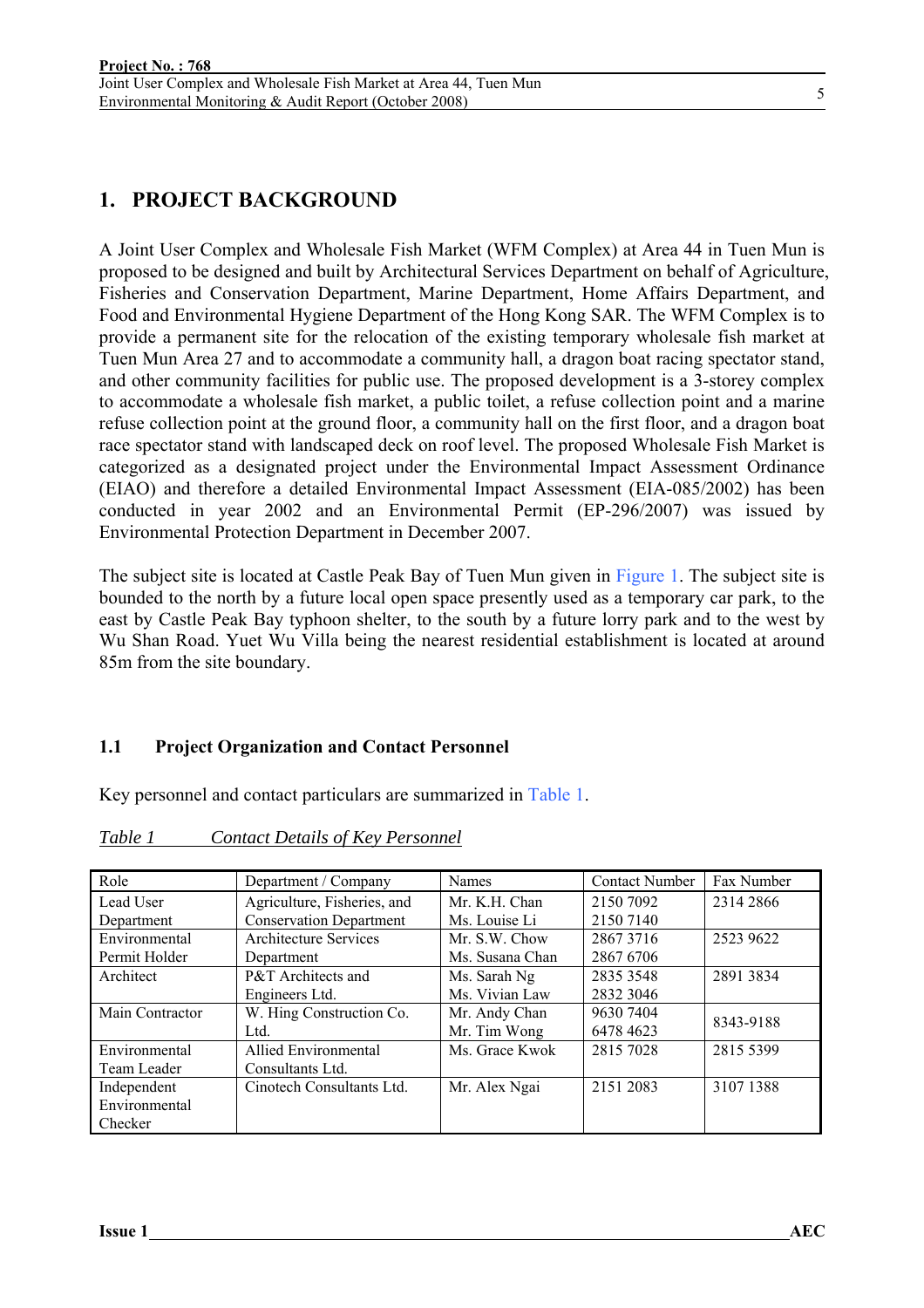### **2. SENSITIVE RECEIVERS**

Air Sensitive Receivers (ASRs) within 500m include Yuet Wu Villa, lawn bowling field, tennis court, which are less than 100m away from the subject site. Tuen Mun Wu Hong Clinic is located to the west at about 100m to the site boundary. Two secondary schools, Ka Chi Secondary School and South Tuen Mun Government Secondary School, are approximately 300m to the south of the site boundary.

Noise Sensitive Receivers (NSRs) within 300m are Yuet Wu Villa, Siu Hei Court, Yan Chai Hospital Low Chan Chor Si Primary School and Wu King Estate. The nearest NSR will be Block 15 of Yuet Wu Villa.

### **3. CONSTRUCTION WORKS & PROGRAMME**

The major works undertaken and/or completed during the monitoring period are listed below:

- Pre-boring works
- Jack piling works
- Drainage diversion works

Table 2 shows the interrelationship between construction activities and environmental mitigation measures for the reporting month.

| <b>Construction Works</b> | Major Environmental Impact     | <b>Mitigation Measures</b>     |  |
|---------------------------|--------------------------------|--------------------------------|--|
| Pre-boring                | Noise, air quality, and water  | Water spraying, avoided rainy  |  |
|                           | quality impacts                | wastewater<br>treated<br>days, |  |
|                           |                                | before discharging             |  |
| Jack piling               | Noise impact                   | Well-maintained plants were    |  |
|                           |                                | used                           |  |
| Drainage diversion        | Air quality, and water quality | Water spraying, avoided rainy  |  |
|                           | impacts                        | days                           |  |

#### **4. SUMMARY OF EM&A REQUIREMENT**

For regular impact monitoring, the sampling frequency of at least once in every six-days, shall be strictly observed at the monitoring station for 24-hr TSP monitoring. For 1-hr TSP monitoring, the sampling frequency of at least three times in every six-days should be undertaken when the highest dust impact occurs. For noise monitoring, one set of measurement between 0700-1900 hours on normal weekdays. Leq(30 min) shall be used as the monitoring parameter.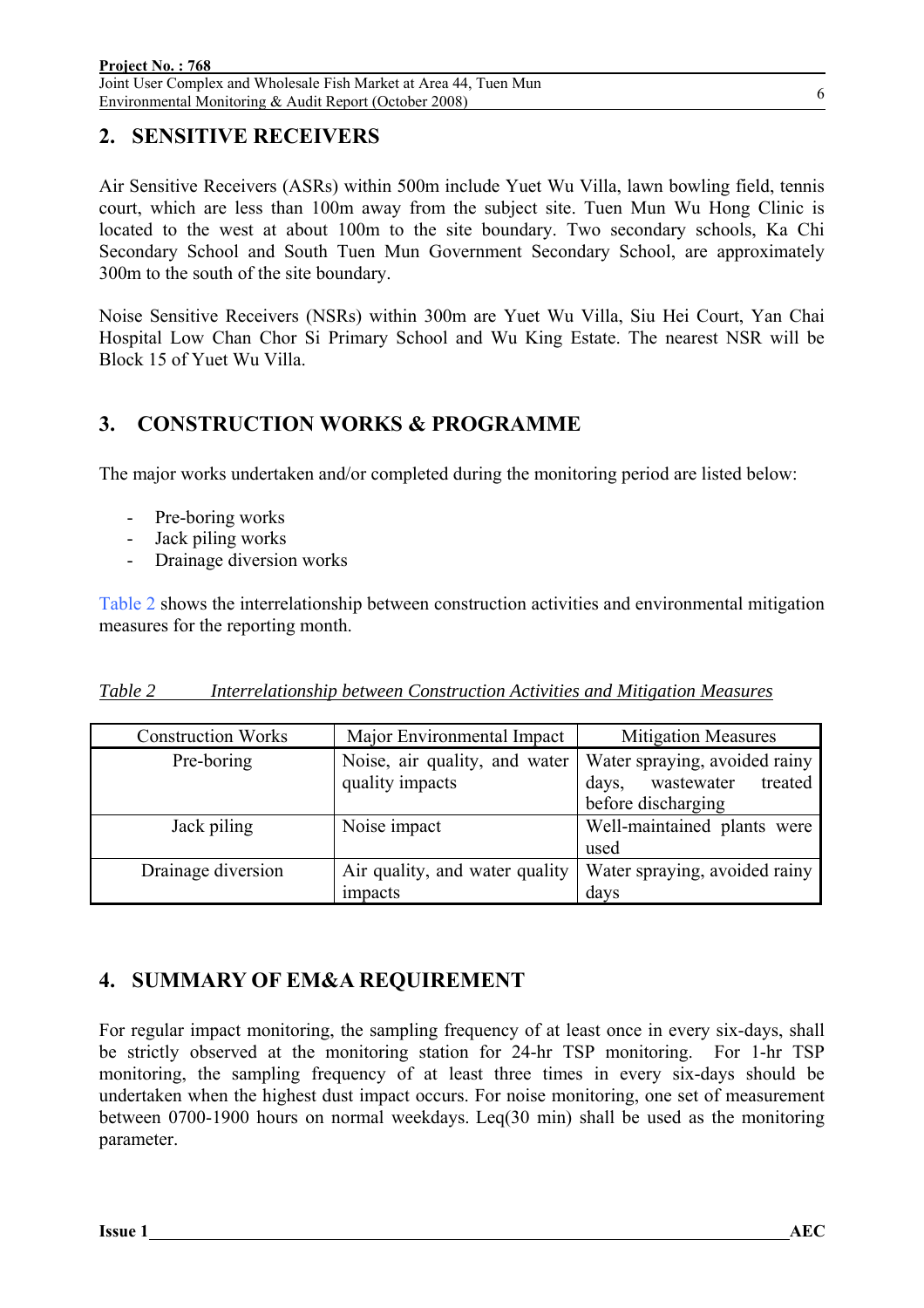| Project No.: 768                                                  |  |
|-------------------------------------------------------------------|--|
| Joint User Complex and Wholesale Fish Market at Area 44, Tuen Mun |  |
| Environmental Monitoring & Audit Report (October 2008)            |  |

From baseline monitoring results, the proposed Action and Limit Levels for air quality are summarized in Table 3. The average baseline 1-hr TSP value of  $129\mu g/m<sup>3</sup>$  and 24-hr TSP value of  $65\mu\text{g/m}^3$  measured at Block 15, Yuet Wu Villa was used to determine the action and limit level for air quality impact monitoring. The proposed Action and Limit Levels for construction noise are summarized in Table 4.

| Table 3 | Action and Limit Level for Air Quality Impact Monitoring at Yuet Wu Villa |  |  |
|---------|---------------------------------------------------------------------------|--|--|
|         |                                                                           |  |  |

| <b>Parameters</b> | <b>Baseline Level</b><br>$(\mu g/m^3)$ | <b>Action Level</b><br>$(\mu g/m^3)$ | <b>Limit Level</b><br>$(\mu g/m^3)$ |
|-------------------|----------------------------------------|--------------------------------------|-------------------------------------|
| 24-Hour TSP Level |                                        | 73                                   | 260                                 |
| 1-Hour TSP Level  | 29                                     | 334                                  | 500                                 |

*Table 4 Action and Limit Levels for Construction Noise Impact Monitoring*

| <b>Time Period</b>                                                                            | <b>Action Level</b>                                | <b>Limit Level</b>            |
|-----------------------------------------------------------------------------------------------|----------------------------------------------------|-------------------------------|
| $(0700-1900)$<br>Daytime                                                                      | When<br>documented<br>one                          | Dwelling $75dB(A)^1$          |
| hours) on weekdays                                                                            | compliant is received                              | School $70dB(A)$ <sup>1</sup> |
|                                                                                               |                                                    | $(65dB(A)$ during             |
|                                                                                               |                                                    | $examinations$ <sup>1</sup>   |
| 1900-2300 on any day and<br>0700-2300 on Sunday and<br>general holidays, for use<br>of $PME2$ | When<br>documented<br>one<br>compliant is received | $65dB(A)^3$                   |
| All days during the night-<br>time $(2300 - 0700$ hours) <sup>2</sup>                         | When<br>documented<br>one<br>compliant is received | $50dB(A)^3$                   |

*Note: 1. Construction noise criteria stipulated in the TM-EIAO* 

*2. A Construction Noise Permit (CNP) shall be required for the carrying out of the construction work during the restricted hours (1900-2300 on any day and 0700-2300 on Sunday and general holidays, for use of PME; and All days during the night-time (2300-0700 hours)) 3. Area sensitivity rating of the monitoring location is "B".* 

Should non-compliance of the above Action and Limit levels occurs, the contractor shall undertake corresponding action in accordance with the proposed Event Action Plan given in the EM&A Manual. A summarized general Event Action Plan is given in Table 5. Details should be referred to the Event Action Plan in the EM&A Manual.

| Level  | Step 1                     | Step 2                    | Step 3                  |
|--------|----------------------------|---------------------------|-------------------------|
| Action | • Identify source          | $\bullet$ Contact project | • Notify client/project |
|        | $\bullet$ Check monitoring | manager to discuss        | manager following       |
|        | data and working           | and implement             | correct of the          |
|        | methods                    | remedial action           | situation               |

*Table 5 Event Action Plan*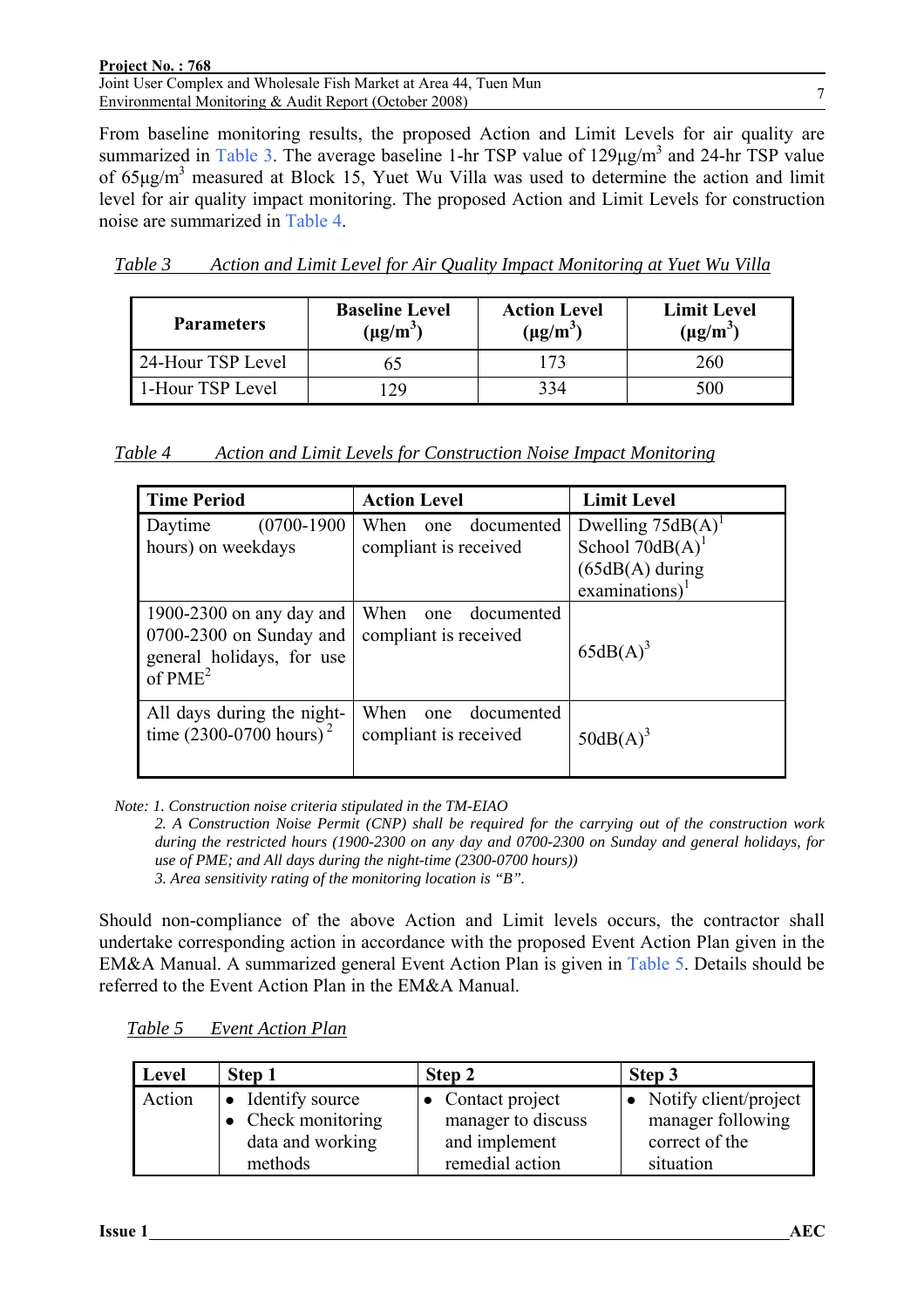Joint User Complex and Wholesale Fish Market at Area 44, Tuen Mun Environmental Monitoring & Audit Report (October 2008)

| Level | Step 1                                                                                                                                                                                                  | Step 2                                                                                                                                                                                                                                                            | Step 3                                                                                                                                                          |
|-------|---------------------------------------------------------------------------------------------------------------------------------------------------------------------------------------------------------|-------------------------------------------------------------------------------------------------------------------------------------------------------------------------------------------------------------------------------------------------------------------|-----------------------------------------------------------------------------------------------------------------------------------------------------------------|
|       |                                                                                                                                                                                                         | $\bullet$ Rectify any<br>unacceptable practice<br>Amend working<br>methods if<br>appropriate<br>If exceedance<br>continues, commence<br>additional monitoring                                                                                                     | • Cease additional<br>monitoring if<br>exceedance stops                                                                                                         |
| Limit | Identify source<br>Notify client/project<br>$\bullet$<br>manager<br>Check monitoring<br>data and working<br>methods<br>Repeat measurement<br>to confirm finding<br>Commence<br>additional<br>monitoring | Take immediate<br>action to avoid further<br>exceedance<br>Submit proposal for<br>remedial actions to<br>client/project<br>manager within 3<br>working days<br>Implement the agreed<br>proposal<br>If exceedance<br>continues, amend and<br>resubmit the proposal | Notify client/project<br>$\bullet$<br>manager following<br>correction of the<br>situation<br>Cease additional<br>$\bullet$<br>monitoring if<br>exceedance stops |

### **5. MONITORING METHODOLOGY**

#### **5.1 Monitoring Programme**

Air quality monitoring and noise monitoring were conducted at Block 15, Yuet Wu Villa on  $4<sup>th</sup>$ ,  $10^{th}$ ,  $16^{th}$ ,  $22^{nd}$ , and  $28^{th}$  October 2008. Air quality monitoring station was set up at the roof top of the residential block and noise monitoring was conducted at 1.2m above ground level at the junction of Wu Sau Street and Wu On Street as given in Figure 2 and 3. Figure 4 and 5 show photos taken during monitoring at the two locations.

A construction site for the proposed Junior Police Officers' Married Quarters is located at Wu Hong Street which is 110m northwest from the monitoring location, which can be a major source of the noise and TSP generation during the monitoring period. Figure 6 shows the photos of the construction site.

#### **5.2 Air Quality Monitoring**

1-hour and 24-hour TSP air quality monitoring was conducted at the designated air quality monitoring location using a High Volume TSP Sampler (Model No: Anderson GMWS-2310 ACCU-VOL) at the designated location. The Calibration Record of the High-Volume TSP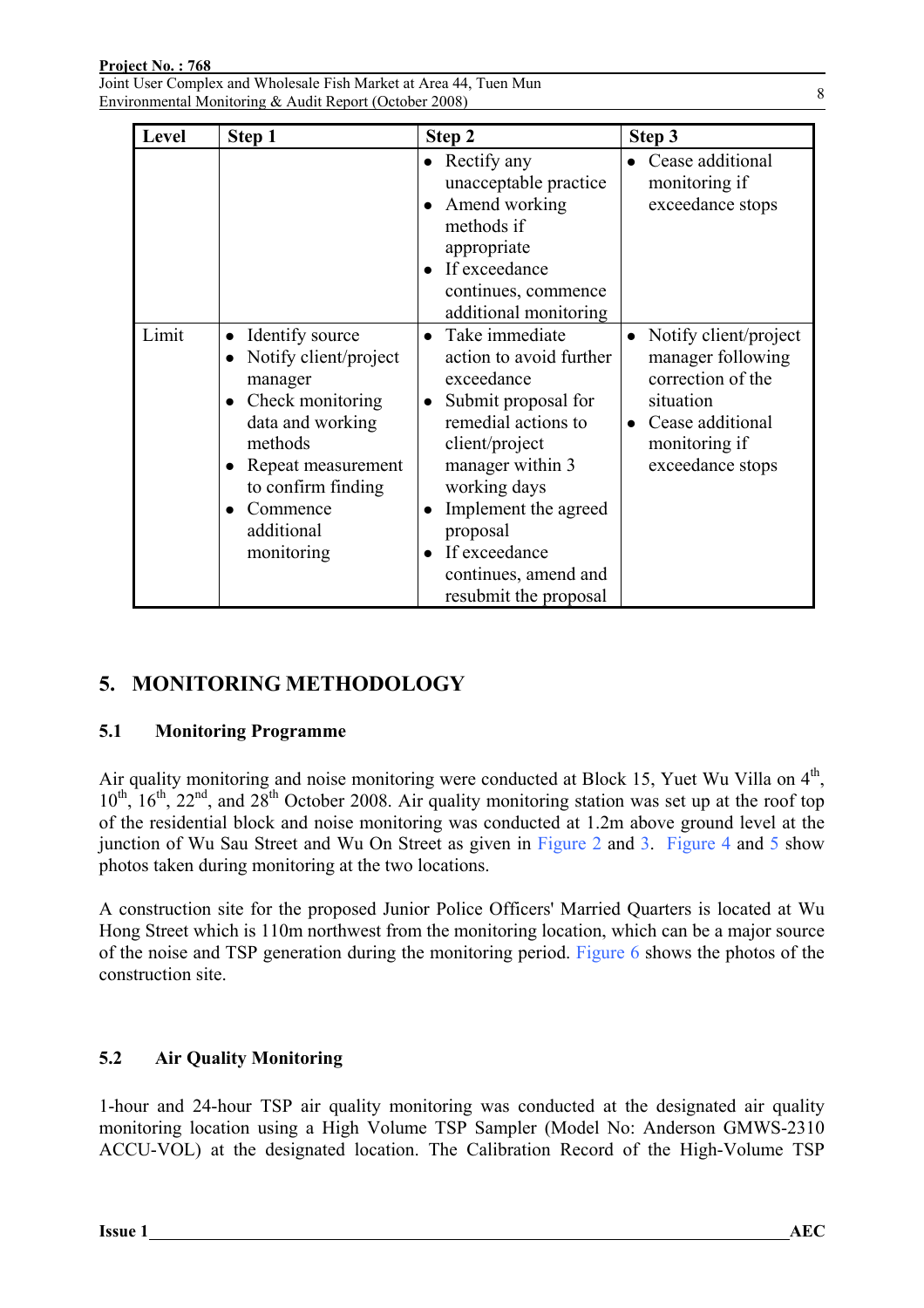Environmental Monitoring & Audit Report (October 2008)

Sampler is given in Appendix A. 24-hour TSP samples were taken every six days. 1-hour TSP samples were taken three times a day between 0700-1900 hours.

### **5.3 Noise Monitoring**

Noise monitoring was conducted at the designated noise monitoring location between 0700-1900 hours using a sound level meter which complies with the International Electrotechnical Commission Publications 651:1979 (Type 1) and 804:1985 (Type 1). Noise instrumentation details are given in Table 6 and the Calibration Certificate for the sound level meter and calibrator is given in Appendix B.

| Manufacturer | <b>Type/Model No.</b> | Equipment                   |
|--------------|-----------------------|-----------------------------|
| <b>RION</b>  | Model NL 31           | Sound<br>Precision<br>Level |
|              |                       | Analyser with windshield    |
| <b>RION</b>  | Model NC 73           | Calibrator                  |

*Table 6 Noise Monitoring Equipment*

Noise levels measurements were recorded in terms of thirty minutes A-weighted equivalent continuous sound pressure level (Leq(30min)) on a daily basis. The sound level meter was calibrated immediately prior to and following each noise measurement. The meter was mounted on a tripod at a height of 1.2m and the microphone was positioned at 1m away the building façade of the noise monitoring station facing the construction site.

Noise measurements were not made in the presence of fog, rain, and wind with a steady speed exceeding 5m/s or wind with gusts exceeding 10m/s. The wind speed was checked with a portable anemometer capable of measuring the wind speed in m/s.

# **6. RESULTS**

#### **6.1. Air Quality**

1-hour and 24-hour TSP monitoring results are summarized in Table 7 and 8 and serve as the basis for determining the action and limit levels. The minimum and maximum 1-hour TSP measured at Yuet Wu Villa was  $130\mu\text{g/m}^3$  and  $226\mu\text{g/m}^3$  respectively with an average of 171μg/m<sup>3</sup>. The minimum and maximum 24-hour TSP measured was  $90\mu g/m^3$  and  $98\mu g/m^3$ respectively with an average of  $91\mu g/m<sup>3</sup>$ . Summary of air quality monitoring record will be provided in Appendix C and D.

|     | Date       | l-hr TSP<br>$(\mu g/m^3)$ |              |           |         | Average       |  |
|-----|------------|---------------------------|--------------|-----------|---------|---------------|--|
| Day |            | Reading                   | Reading 2    | Reading 3 | Average | $(\mu g/m^3)$ |  |
|     | Oct $2008$ | .54                       | $\mathbf{r}$ | ∸         | 166     |               |  |
| ∠   | 0 Oct 2008 | 146                       | 145          | 130       | 140     | 171           |  |

*Table 7 1-Hour TSP Monitoring Results*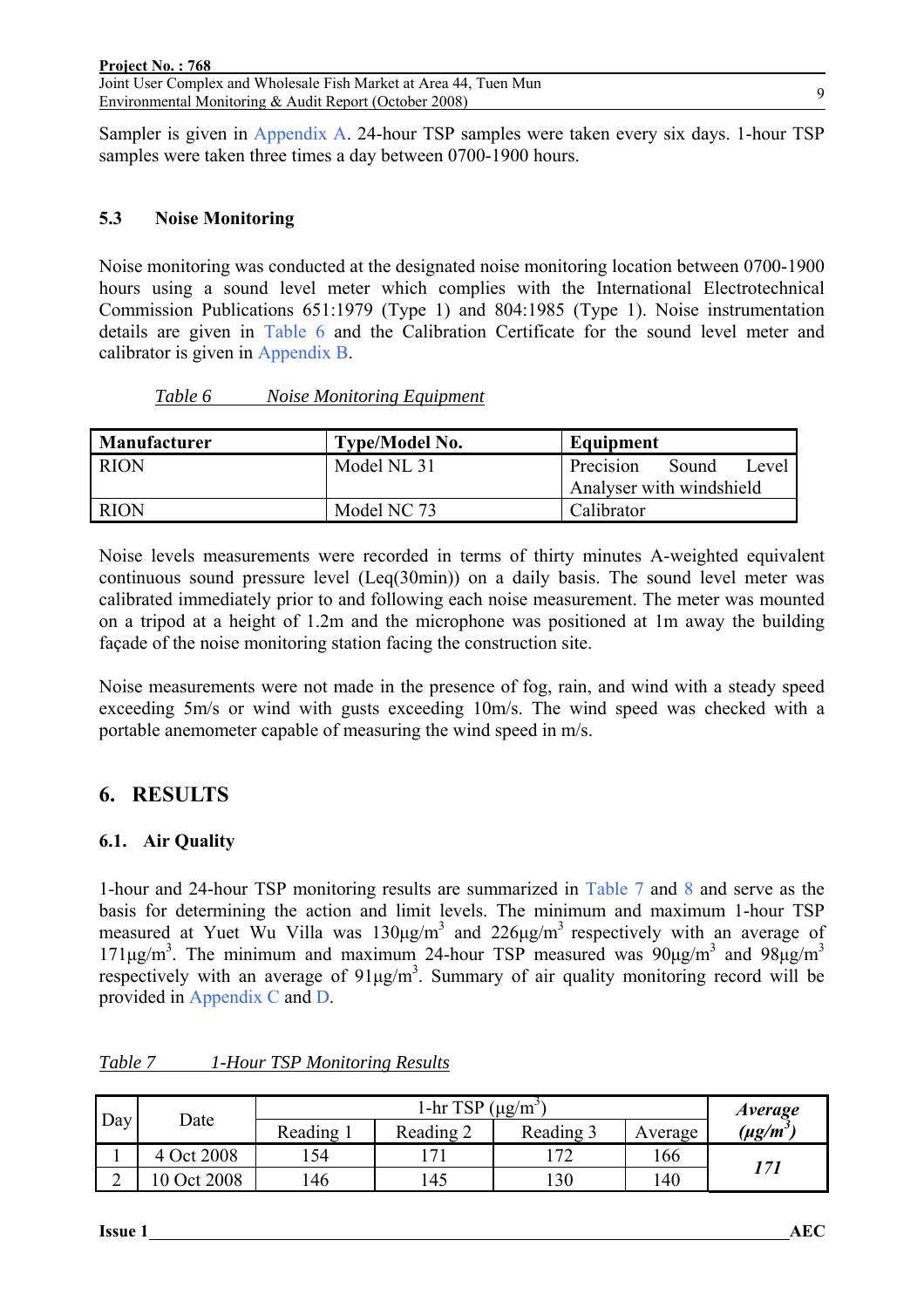#### **Project No. : 768**

Joint User Complex and Wholesale Fish Market at Area 44, Tuen Mun Environmental Monitoring & Audit Report (October 2008)

|     | Date        |         | <i>Average</i> |           |         |               |
|-----|-------------|---------|----------------|-----------|---------|---------------|
| Day |             | Reading | Reading 2      | Reading 3 | Average | $(\mu g/m^3)$ |
|     | 16 Oct 2008 | 71      | 168            | 183       | 174     |               |
| 4   | 22 Oct 2008 | 145     | 149            | 72        | 155     |               |
|     | 28 Oct 2008 | 209     | 226            | 222       | 219     |               |

*Table 8 24-Hour TSP Monitoring Results*

| Day | Date        | 24-hr TSP $(\mu g/m^3)$ |
|-----|-------------|-------------------------|
|     | 4 Oct 2008  | 91                      |
| 2   | 10 Oct 2008 | 90                      |
| 3   | 16 Oct 2008 | 92                      |
|     | 22 Oct 2008 | 98                      |
| 5   | 28 Oct 2008 | 94                      |
|     | Average     | $\partial_z^2$          |

#### **6.2. Noise**

Noise monitoring results in terms of  $L_{eq(30min)}$ ,  $L_{10(30min)}$  L<sub>90(30min</sub>) measured at the designated noise monitoring location are summarized in Table 9.  $L_{10}$  and  $L_{90}$  represent sound levels that are exceeded 10% and 90% of the time respectively. Normally,  $L_{10}$  measurements can be considered as the average peak levels, whilst  $L_{90}$  levels can be considered as the average background noise levels.

During the reporting month, the minimum and maximum noise level measured at Yuet Wu Villa was 61.2dB(A) L<sub>eq(30min)</sub> and 62.7dB(A) L<sub>eq(30min)</sub> respectively with an average of 61.9dB(A) Leq(30min). No exceedance was recorded in this reporting period. Summary of noise monitoring record will be provided in Appendix E.

| Day | Date           | $L_{10(30\text{mins})}$ (dB(A)) | $L_{90(30\text{mins})}$ (dB(A)) | $L_{eq(30 mins)} (dB(A))$ |
|-----|----------------|---------------------------------|---------------------------------|---------------------------|
|     | 4 Oct 2008     | 63.5                            | 56.9                            | 61.6                      |
|     | 10 Oct 2008    | 64.3                            | 57.0                            | 62.1                      |
|     | 16 Oct 2008    | 64.9                            | 59.6                            | 62.7                      |
|     | 22 Oct 2008    | 63.5                            | 58.5                            | 61.7                      |
|     | 28 Oct 2008    | 63.5                            | 57.9                            | 61.2                      |
|     | <i>Average</i> | 63.9                            | 58.0                            | 61.9                      |

*Table 9 Noise Monitoring Results*

#### **6.3. Weather Conditions**

10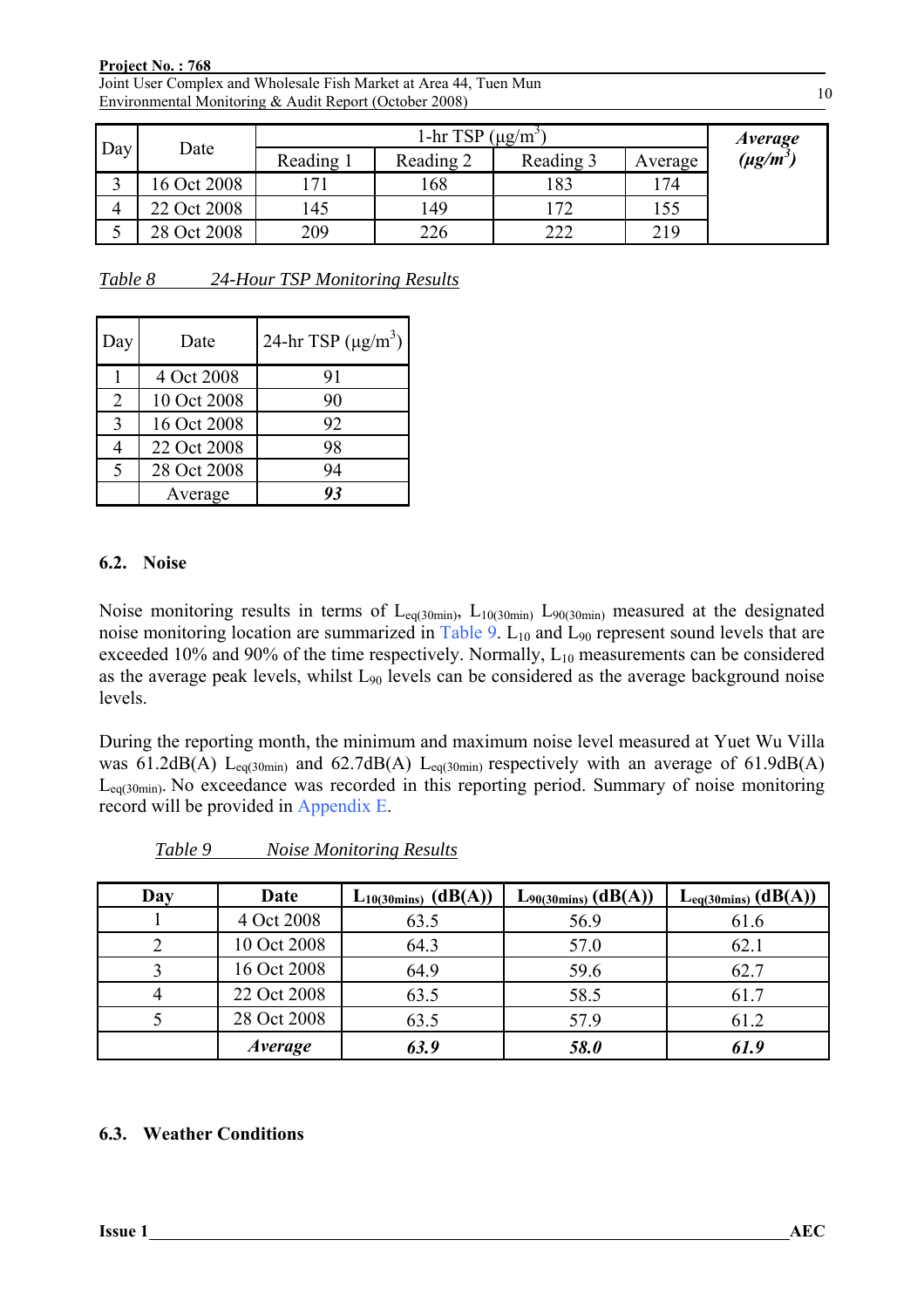| Project No.: 768                                                  |  |
|-------------------------------------------------------------------|--|
| Joint User Complex and Wholesale Fish Market at Area 44, Tuen Mun |  |
| Environmental Monitoring & Audit Report (October 2008)            |  |

Weather data of the monitoring station were obtained from the nearest Hong Kong Observatory (HKO) Tuen Mun automatic weather station located at Tuen Mun Town Park (63 mPD). Table 10 summarizes the wind data during the monitoring dates. Wind record from HKO will be shown in Appendix F.

| Date        | Weather | <b>Prevailing</b><br><b>Wind direction</b> | <b>Daily Average</b><br>Wind speed<br>(m/s) |
|-------------|---------|--------------------------------------------|---------------------------------------------|
| 4 Oct 2008  | Sunny   | <b>SE</b>                                  | 4.22                                        |
| 10 Oct 2008 | Sunny   | N                                          | 1.87                                        |
| 16 Oct 2008 | Sunny   | NE                                         | 1.45                                        |
| 22 Oct 2008 | Sunny   | S                                          | 2.07                                        |
| 28 Oct 2008 | Sunny   | SЕ                                         | 2.67                                        |

*Table 10 Summary of Weather Conditions during the Monitoring Period*

### **7. SITE INSPECTION & AUDIT**

5 site inspections were conducted by the Environmental Team (ET) in this reported period. Major observations by the ET, actions by the Contractor and outcome are summarized in the Table 11.

| Table 11 | <b>Summary of Site Inspections</b> |  |  |
|----------|------------------------------------|--|--|
|          |                                    |  |  |

|                | <b>Date</b> | <b>Observations</b>                                          | Action taken<br>by                                                    | Outcome                                    |
|----------------|-------------|--------------------------------------------------------------|-----------------------------------------------------------------------|--------------------------------------------|
|                |             |                                                              | Contractor                                                            |                                            |
| $\overline{1}$ | 2/10/2008   | No<br>outstanding<br>observations<br>during<br>inspection.   | Contractor is required<br>to keep up with the<br>mitigation measures. |                                            |
| 2              | 10/10/2008  | Exposed surface was<br>not properly covered.                 | Exposed surface was<br>properly covered.                              | The situation is<br>rectified on 15 Oct.   |
| $\overline{3}$ | 17/10/2008  | No -<br>outstanding<br>observations<br>during<br>inspection. | Contractor is required<br>to keep up with the<br>mitigation measures. |                                            |
| $\overline{4}$ | 23/10/2008  | outstanding<br>No -<br>observations<br>during<br>inspection. | Contractor is required<br>to keep up with the<br>mitigation measures. |                                            |
| $\overline{5}$ | 31/10/2008  | An oil drums<br>were<br>placed on bare land.                 | Contractor is required<br>to provide drip tray for<br>oildrums.       | The situation is<br>rectified immediately. |